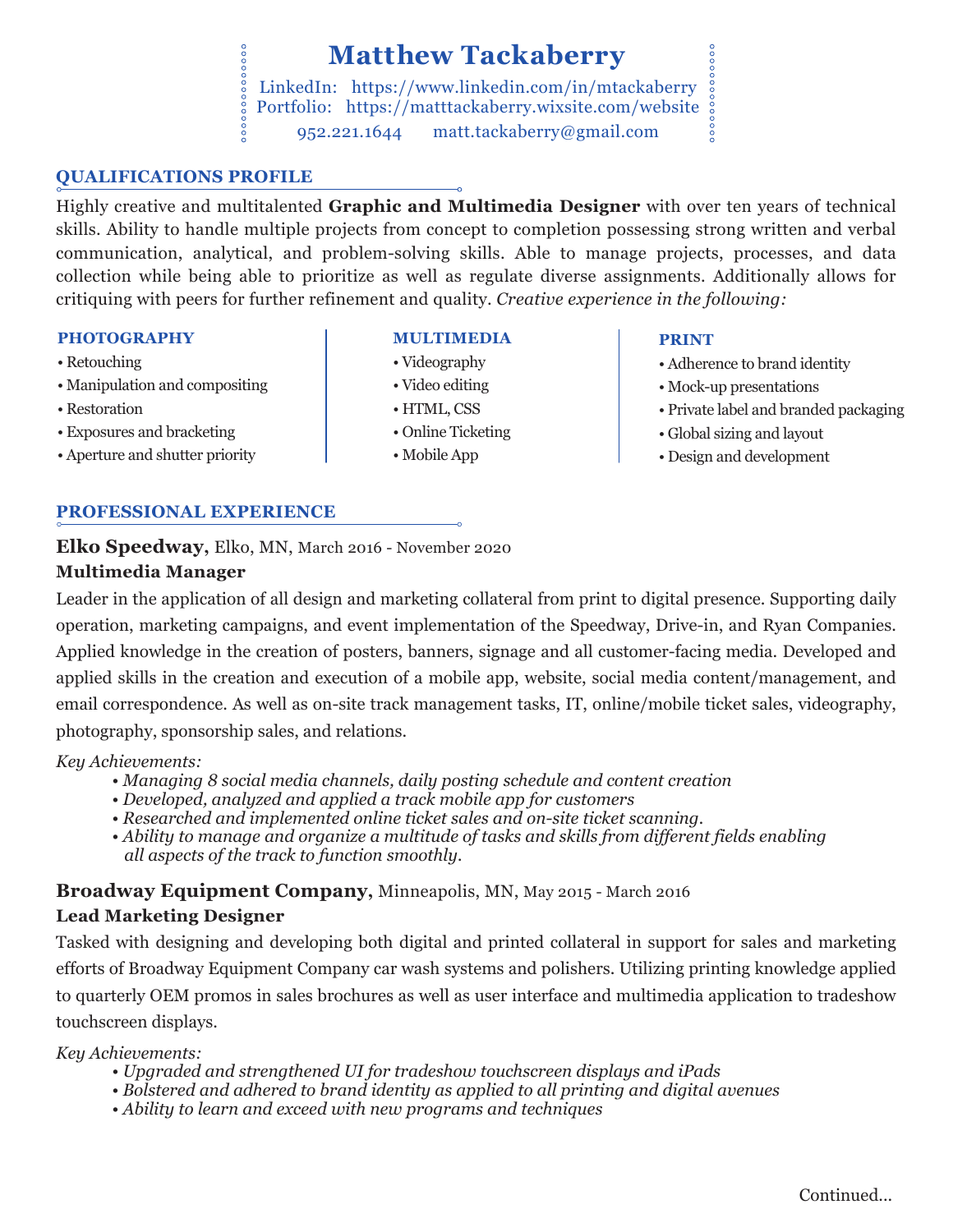# **RBC - Global Asset Management,** Minneapolis, MN, May 2014 - Nov. 2014

## **Marketing Service Specialist**

Assigned with updating key firm sales pitchbooks while verifying the quality and consistency of numbers and data. Responsible for internal/external marketing e-mail HTML communications and design. Tasked with inventory and organization of promo items. Photo manipulation for strategic printed material and designing of trade show collateral and booths. Data logging of marketing work history and legally filed materials.

*Key Achievements:*

- *Enhanced and upgraded HTML e-mail template design and delivery*
- *A Consistent input of quarterly metrics to ensure data accuracy on business collateral*
- *Established point person for photo manipulation and adjustment*

## **Apothecary Products, Inc.,** Burnsville, MN, June 2011 - May 2014 **Graphic Designer**

## *Key Achievements:*

- *Displayed strength in a team role as well as managing interdepartmental relationships with ease*
- *Successfully application of Rexall brand to memory pac cards for tight program roll-out*
- *Consistently shows the ability to create and organize multiple projects through to completion*
- *Organized the purchase of new photography equipment and maintenance of programs*

**Apothecary Products, Inc.,** Burnsville, MN, Sept. 2007 - June 2011 **Prepress Specialist**

## **EDUCATIONAL BACKGROUND**

## **Bachelor of Fine Arts in Multimedia Design,** 2007 UNIVERSITY OF WISCONSIN STOUT POLYTECHNIC, Menomonie, Wisconsin

## **TECHNICAL EXPERIENCE**

| Platforms:    | Mac OS Catalina, Windows 10                                                                |
|---------------|--------------------------------------------------------------------------------------------|
| Applications: | Adobe Creative Cloud: (Adobe Photoshop, Illustrator, InDesign, Flash, Dreamweaver,         |
|               | Bridge, After Effects); Wordpress, Mailchimp, Hootsuite, Linea-Pro Laser scanners,         |
|               | Focus P.O.S. system, Intuilab Intuiface, FlipPDF, InFocus BigTouch, Microsoft Office       |
|               | Suite (Word, Excel, Powerpoint, Outlook); Graphtec Plotter Cutter FC2250-120, Cutting      |
|               | Master 2; Apple Aperture/ Photos, Apple Final Cut Pro; Adobe Premiere Pro; Canon           |
|               | Camera, Canon Digital Photo Professional, EOS utility; Steadicam; DJI, GoPro.              |
|               |                                                                                            |
| Production:   | 4 color process/spot Pantone matching, press proofing and drawdowns, Konica Minolta        |
|               | Bizhub Press C8000, Xerox 570 Digital Press, Graphtec Plotter Cutter, flexographic         |
|               | printing, photopolymer plate printing, offset printing, plate image setting, pad printing, |
|               | Kelleigh flexo and image setting station, chemical film developing, screen printing,       |
|               | ISO:9001:2008                                                                              |
|               |                                                                                            |